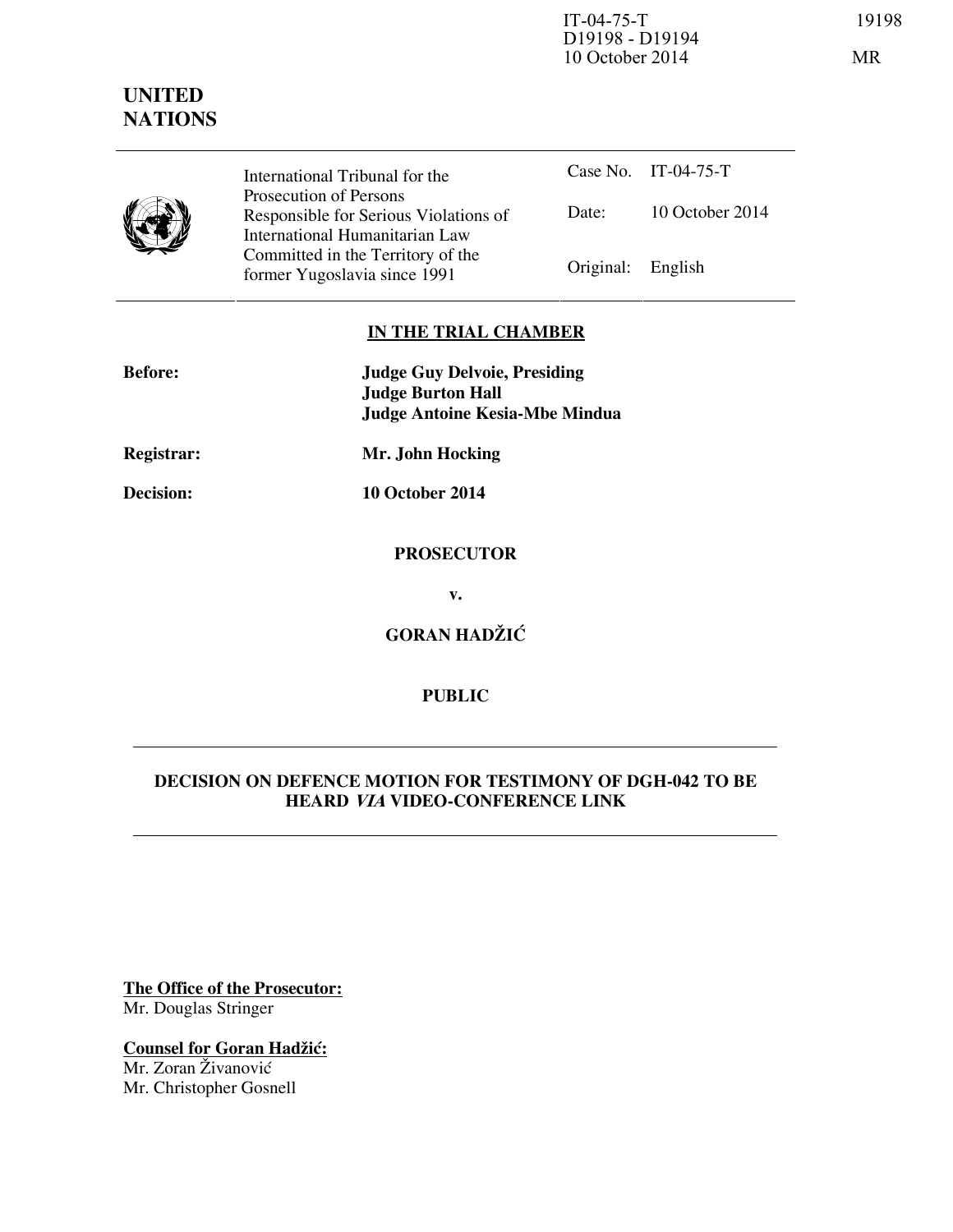1. **THIS TRIAL CHAMBER** of the International Tribunal for the Prosecution of Persons Responsible for Serious Violations of International Humanitarian Law Committed in the Territory of the former Yugoslavia since 1991 ("Tribunal") is hereby seised of the "Defence Motion for Testimony of Zoran Jevtović (DGH-042) to be Heard *via* Video-Link Conference" filed with an annex on 1 September 2014 ("Motion"). On 16 September 2014, the Prosecution filed the "Prosecution Response to Motion for Testimony of Zoran Jevtovi} (DGH-042) to be Heard *via* Video-Conference Link" ("Response"). On 23 September 2014, the Defence confidentially filed the "Consolidated Reply to Prosecution Responses to Motions for Testimony of DGH-006, DGH-015, DGH-039, DGH-042 and DGH-074 by Video-Conference" ("Reply").

#### **A. Submissions**

2. In the Motion, the Defence requests that DGH-042's testimony be heard *via* videoconference link because the witness has good reason to be unwilling to travel to the Tribunal.<sup>1</sup> The Defence submits that DGH-042 is a university professor who works with a large number of students and that he believes that his absence for more than two days could cause substantial disruption to the "teaching-learning process" of his students.<sup>2</sup> In support, the Defence cites previous occasions before the Tribunal where witnesses have been permitted to give testimony *via* video-conference link because giving testimony in person would have been substantially burdensome for the witness or those affected by the witness's absence.<sup>3</sup> The Defence states its belief that, in the absence of the Trial Chamber granting testimony *via* video-conference link, it would need to obtain a subpoena to compel DGH-042's appearance and submits that this has previously been taken into account as a factor in favour of granting testimony *via* video-conference link.<sup>4</sup> The Defence further submits that allowing the testimony of DGH-042 *via* video-conference will not prejudice the right of the parties to cross-examine the witness and that DGH-042's evidence is sufficiently important to make it unfair to proceed without it.<sup>5</sup> Finally, the Defence submits that DGH-042's testimony is particularly suitable to be heard *via* video-conference link because (a) it is limited to a discrete event and is not

 $\overline{a}$ 

<sup>1</sup> Motion, paras 1, 10.

<sup>&</sup>lt;sup>2</sup> Motion, para. 4, Annex.

<sup>3</sup> Motion, para. 5 *citing The Prosecutor v. Mladić*, Case No. IT-09-92-T, Reasons for the Decision on Urgent Prosecution Motion for Testimony of Witness RM-015 to be Heard via Video-Conference Link, 14 February 2013, para. 6; *The Prosecutor v. Orić*, Case No. IT-03-68-T, Decision on Prosecution Motion for the Testimony of a Witness via Video-Conference Link, 16 March 2005; *The Prosecutor v. Haradinaj et al*., Case No IT-04-84-T, Decision on Video-Conference Link for Witness Number 48 in the Tentative Order of Testimony, 28 August 2007, para. 8; *The Prosecutor v. Haradinaj et al*., Case No. IT-04-84-T, Decision on Prosecution's Motion for Testimony via Video-Link for Witness 54, 7 September 2007, para. 6.

<sup>4</sup> Motion, para. 6 *citing The Prosecutor v. Mladić*, Case No. IT-09-92-T, Reasons for the Decision on Prosecution Motion for Testimony of Witness RM-284 via Video-Conference Link, 10 May 2013, para. 10.

<sup>5</sup> Motion, paras 7-8.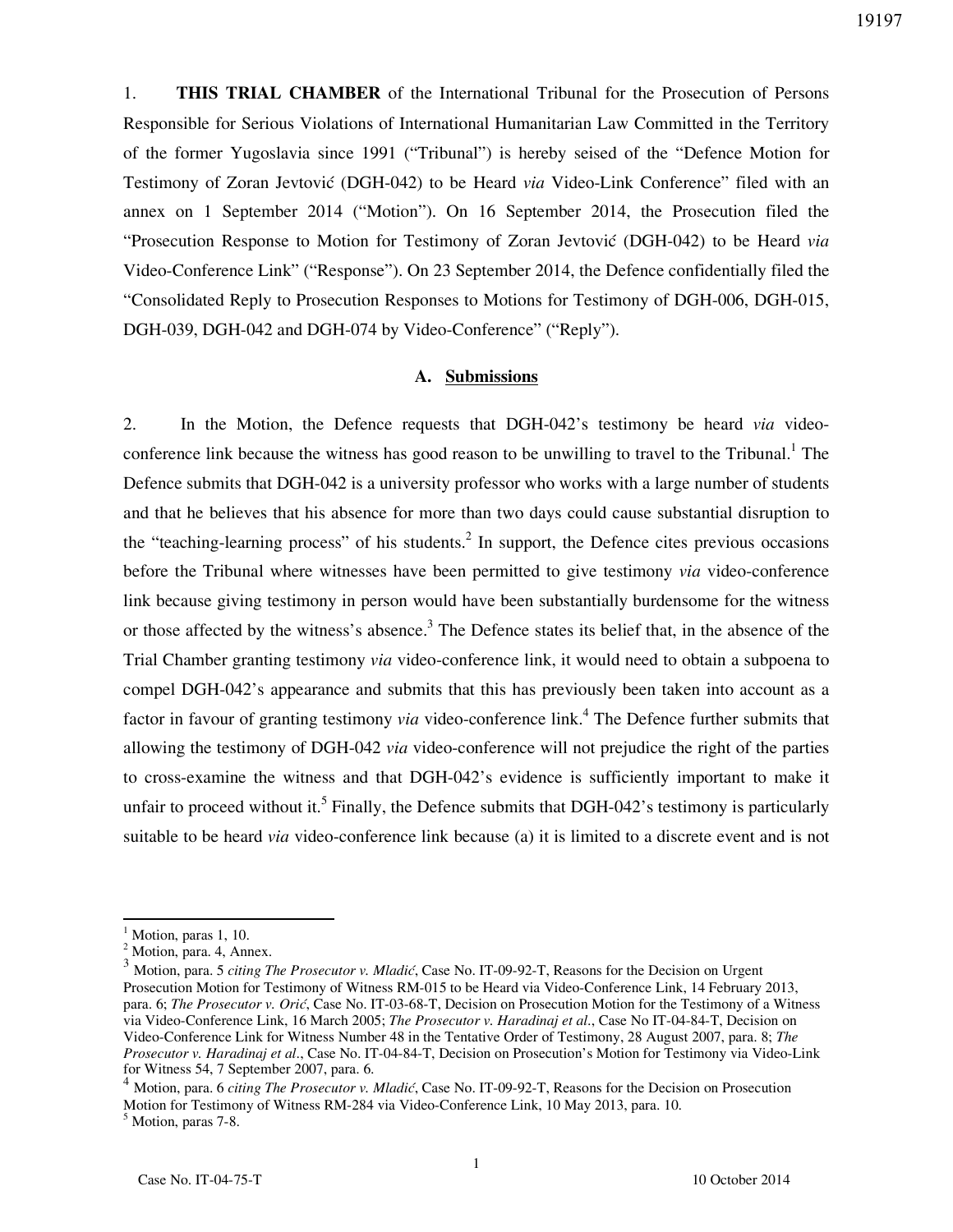complex; and (b) the Prosecution's previous cross-examination of the witness is included in the written statement, giving the Trial Chamber a basis on which to assess his credibility.<sup>6</sup>

3. In the Response, the Prosecution submits that the Defence has not demonstrated that DGH-042 is unable, or has good reason to be unwilling, to come to the Tribunal to give evidence.<sup>7</sup> It asserts that DGH-042's travel to The Hague to give a single day of testimony would cause limited disruption to his students and that there is nothing remarkable about a witness having to make arrangements to be away from his or her work to give testimony at the Tribunal. $8$  It points out that the Defence has not indicated whether the possibility of alternative teaching arrangements has been explored with the Tribunal's Victims and Witnesses Section that could facilitate DGH-042's testimony in person.<sup>9</sup> The Prosecution further submits that: (a) the cases cited by the Defence in support of its argument are distinguishable because they concern witnesses whose absence would have had a significant impact on the well-being of themselves or others;<sup>10</sup> and (b) the Defence's argument that it may have to obtain a subpoena to compel DGH-042's appearance is both premature and irrelevant to the legal test for requests to give testimony *via* video-conference link.<sup>11</sup> Lastly, the Prosecution submits that DGH-042's testimony is not sufficiently important to make it unfair to proceed without it because another witness, DGH-043, will testify on the same topic.<sup>12</sup>

4. In the Reply, the Defence argues that the Prosecution understates the disruption that giving testimony would cause to DGH-042's professional life, stating that a single day of testimony could require DGH-042 to be absent from the university and his students for up to five days.<sup>13</sup>

#### **B. Applicable Law**

5. Rule 81 *bis* of the Tribunal's Rules of Procedure and Evidence ("Rules") provides that "[a]t the request of a party or *proprio motu*, a Judge or Chamber may order, if consistent with the interests of justice, that proceedings be conducted by way of video-conference link". A witness may give his or her testimony via video-conference link if three requirements are met: (a) the witness must be unable, or have good reasons to be unwilling, to come to the Tribunal; (b) the witness's testimony must be sufficiently important to make it unfair to the requesting party to proceed without it; and (c) the accused must not be prejudiced in the exercise of his or her right to confront the witness.<sup>14</sup> After having considered the above requirements, the Chamber must ultimately determine

 $\overline{a}$ 

<sup>&</sup>lt;sup>6</sup> Motion, para. 9.

<sup>7</sup> Response, paras 1-2.

<sup>8</sup> Response, paras 2-4.

<sup>&</sup>lt;sup>9</sup> Response, para. 3.

<sup>10</sup> Response, para. 4.

<sup>&</sup>lt;sup>11</sup> Response, para. 5.

<sup>&</sup>lt;sup>12</sup> Response, para. 6.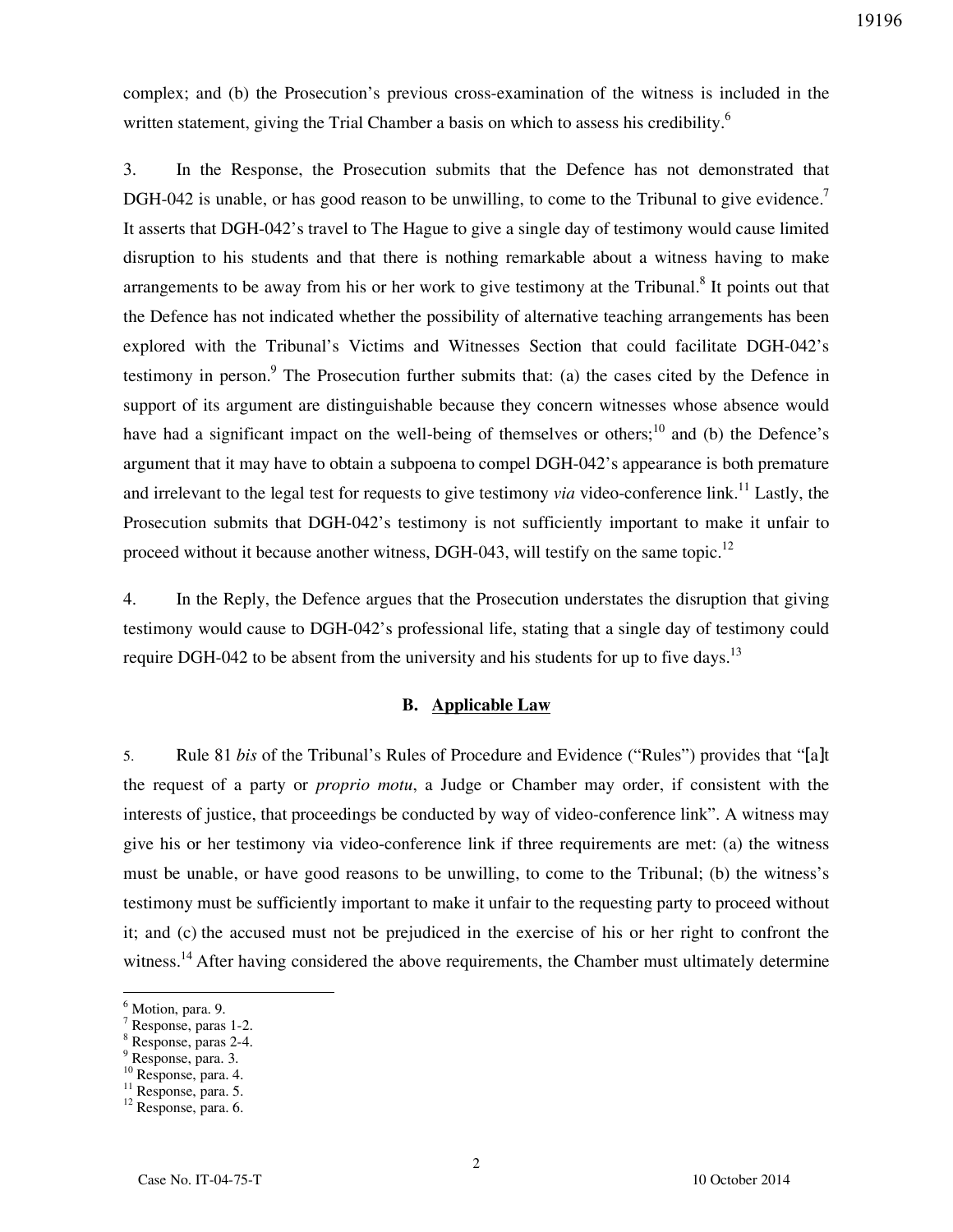whether, on the basis of all the relevant considerations, it would be in the interests of justice to grant the request for video-conference link.<sup>15</sup>

### **C. Discussion**

6. The Chamber recalls that video-conference link is intended to be an exceptional mode for receiving testimony according to the Rules and jurisprudence of the ICTY.<sup>16</sup> The cases before the Tribunal cited by the Defence involve situations where the absence of a witness would have had a significant impact on the well-being of the witness or others.<sup>17</sup> The Chamber recognises that appearing to testify in any trial is likely to be an inconvenience—either personal or professional for any witness and mere inconvenience cannot constitute a good reason for excusing the attendance of a witness. Furthermore, the Trial Chamber does not consider it relevant to the legal test for determinations involving Rule 81 *bis* that the Defence may have to obtain a subpoena to compel DGH-042's appearance in The Hague. This possibility can be dealt with if and when it arises. As a result of the Chamber's finding that the Defence has not fulfilled the requirement that the witness must be unable, or have good reasons to be unwilling, to come to the Tribunal, it is unnecessary for it to address the other two prongs of the legal test. The Trial Chamber finds that the Defence has failed to show that it would be in the interests of justice to grant DGH-042's request for testimony *via* video-conference link.

 $\overline{a}$ 

<sup>15</sup> Karadžić Decision, para. 6; *Stanišić and Simatović* Decision, para. 8.

 $13$  Reply, para. 15.

<sup>14</sup> *Prosecutor v. Karadžić*, Case No. IT-95-5/18-T, Decision on Prosecution's Motion for Testimony to be Heard via Video-Conference Link, 17 June 2010 ("*Karadžić* Decision"), para. 5; *Prosecutor v. D. Tadić,* Case No. IT-94-1-T, Decision on the Defence Motions to Summon and Protect Defence Witnesses, and on the Giving of Evidence by Video-Link, 26 June 1996, para. 19. *See also Prosecutor v. Gotovina et al*., Case No. IT-06-90-T, Reasons for Decision on Prosecution's Renewed Motion for Evidence of Witness 82 to be Presented via Video-Conference Link from Zagreb and Reasons for Decision on the Request of the Markač Defence to Conduct Cross-Examination in Zagreb, 26 February 2009, para. 17; *Prosecutor v. J. Stanišić and Simatović*, Case No. IT-03-69-T, Decision on Prosecution Motions to Hear Witnesses by Video-Conference Link, 25 February 2010 ("Stanišić and Simatović Decision"), para. 8.

<sup>&</sup>lt;sup>16</sup> Decision on Prosecution Motion for Testimony to be Heard via Video-Conference Link or, in the Alternative, for Temporary Transfer of Detained Witness (GH-002) (confidential), 19 June 2013, para. 9.

<sup>&</sup>lt;sup>17</sup> Motion, para. 5 *citing Prosecutor v. Mladić*, Case No. IT-09-92-T, Reasons for the Decision on Urgent Prosecution Motion for Testimony of Witness RM-015 to be Heard *via* Video-Conference Link, 15 February 2013, para. 6 (the witness was required to care for his seriously ill wife in circumstances where no other family member was temporarily available to provide this care); *Prosecutor v. Orić*, Case No. IT-03-68-T, Decision on Prosecution Motion for the Testimony of a Witness via Video-Conference Link, 16 March 2005 (the witness was a nursing mother); *Prosecutor v. Haradinaj et al*., Case No IT-04-84-T, Decision on Video-Conference Link for Witness Number 48 in the Tentative Order of Testimony, 28 August 2007, para. 8 (the witness was the primary breadwinner of a family living in a refugee shelter whose absence would cause his family severe hardship) and Decision on Prosecution's Motion for Testimony via Video-Link for Witness 54, 7 September 2007, para. 6 (the witness was a teenager who had suffered traumatic experiences during the conflict and, on the advice of the Victims and Witnesses Section, should be permitted to give evidence in the presence of his entire family and in a familiar environment).